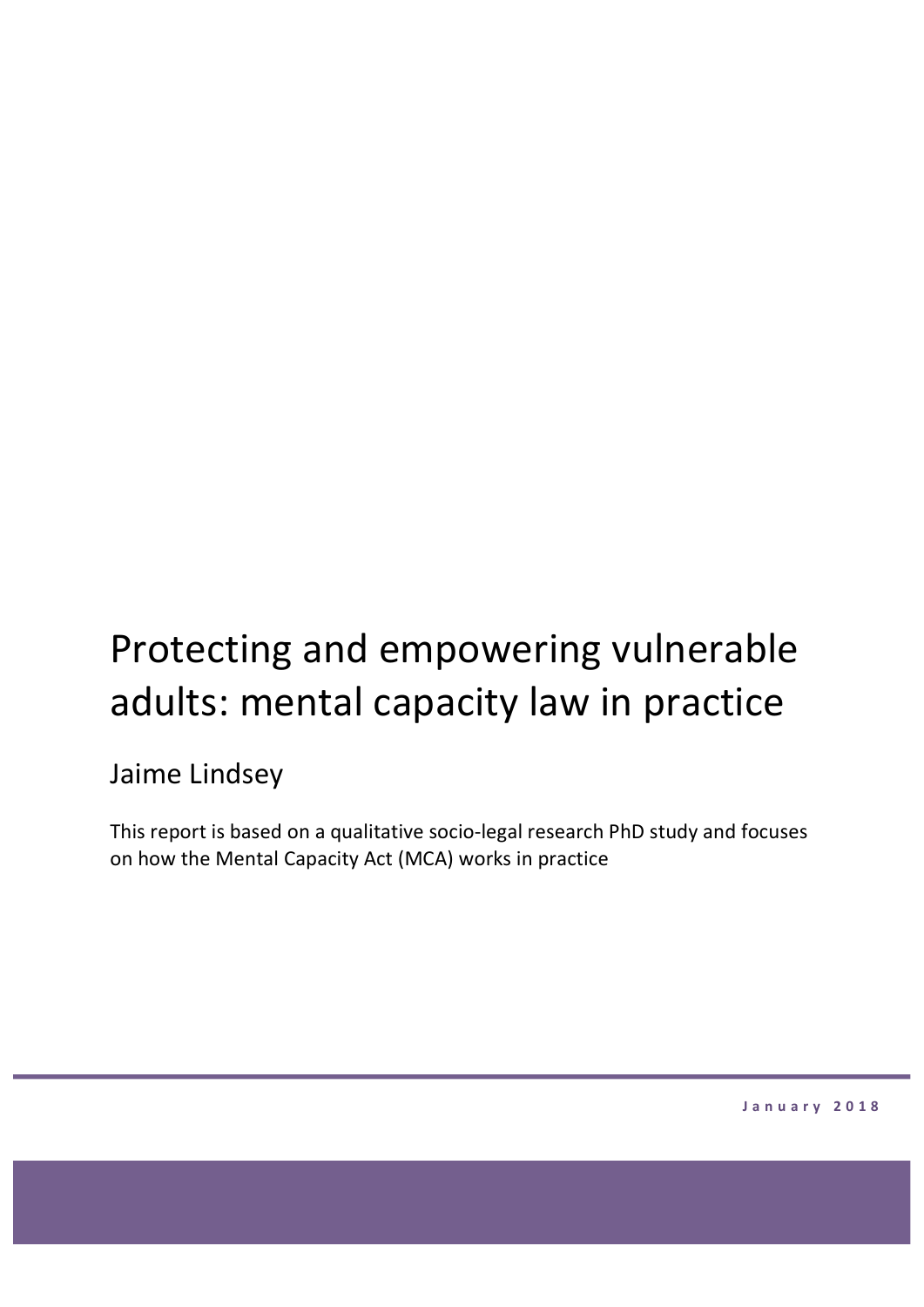#### **Acknowledgements**

This research was carried out with funding from the College of Arts and Law, University of Birmingham. The research was also given approval by the Ministry of Justice, Her Majesty's Courts and Tribunals Service and the Court of Protection. I am grateful to all participants at the Court of Protection and all of the social workers who participated in interviews.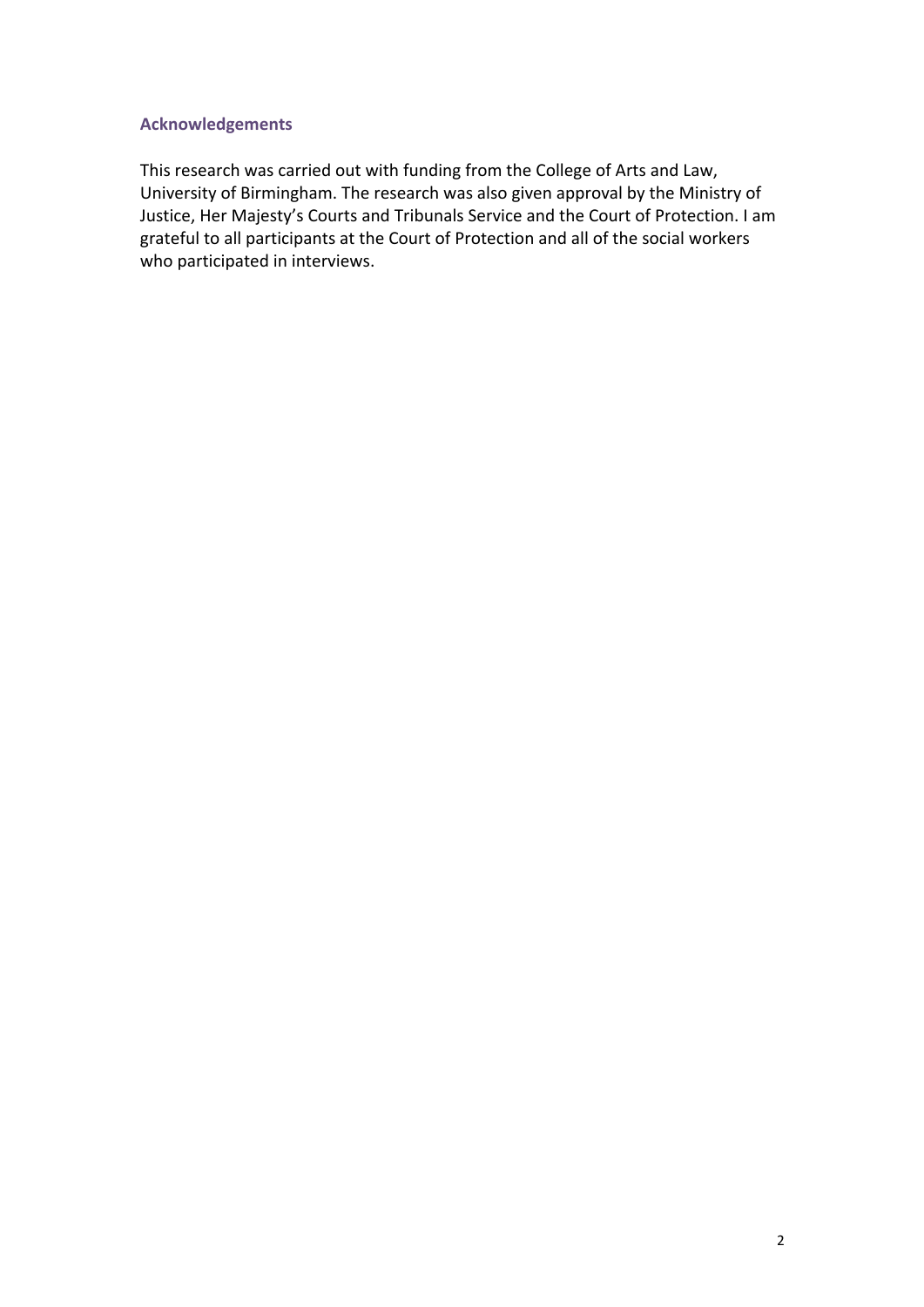# **Table of contents**

| ${\bf Methodology}\textrm{.}\label{prop:main} {\bf Methodology}\textrm{.}$               |  |
|------------------------------------------------------------------------------------------|--|
| Finding 2: The meaning of vulnerability and the controlling interventions that result  7 |  |
|                                                                                          |  |
|                                                                                          |  |
|                                                                                          |  |
|                                                                                          |  |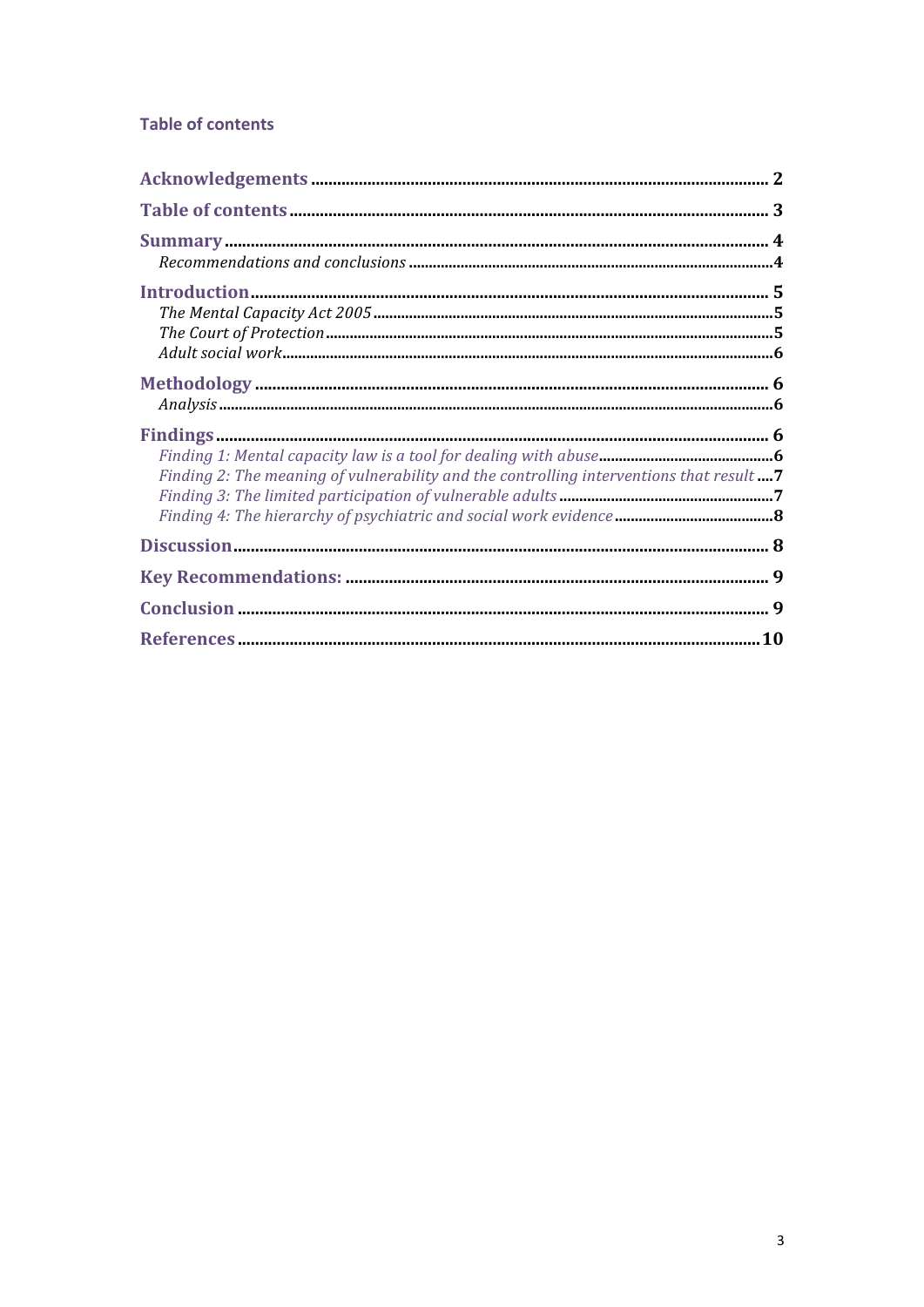# **Summary**

This qualitative socio-legal research study focuses on how the Mental Capacity Act 2005 (MCA) works in practice. The findings were made based on: (1) observations of cases and a review of case files at the Court of Protection (COP), the court which adjudicates on issues arising from the MCA, and (2) in depth qualitative interviews with social workers. The key findings of this research include:

- 1. Mental capacity law has become a tool for dealing with abuse because of weaknesses in the legal framework for adult safeguarding;
- 2. Mental capacity law understands its subjects (commonly referred to as 'P') to be inherently vulnerable, usually because of their disability, which shapes the use of controlling rather than supportive interventions;
- 3. P does not participate sufficiently in COP proceedings;
- 4. Greater weight is placed on psychiatric evidence in mental capacity law rather than on the evidence of others such as P and social workers.

#### *Recommendations and conclusions*

Four specific recommendations are made following this study:

- 1. The safeguarding adults legal framework should be strengthened to provide local authorities with increased powers to intervene in cases where abuse is identified;
- 2. Mental capacity law interventions, where used in cases of abuse, should focus on responding to abuse rather than controlling the vulnerable adult. Remedies such as civil injunctions are suggested as examples of more appropriate interventions where a person who lacks capacity is being abused;
- 3. A rebuttable presumption that  $P$  is to give evidence (whether in the form of a witness statement, orally or another manner) in cases that reach the COP should be adopted;
- 4. Decisions about P's capacity should be based on capacity assessments undertaken by a person who has an established relationship with P. This is in contrast to the current practice of P being assessed following a (usually) single visit from an independent outsider.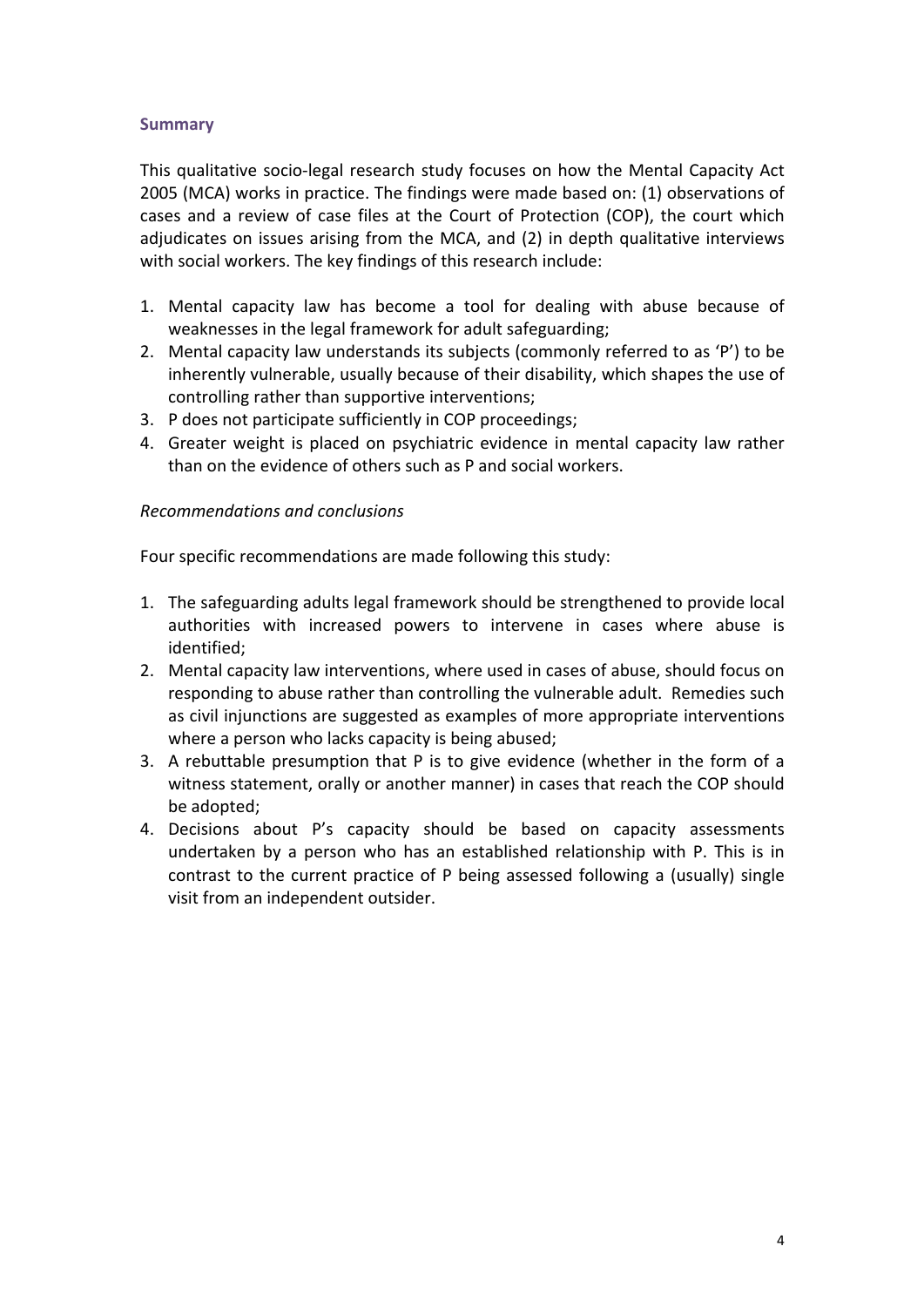#### **Introduction**

This qualitative study analysed mental capacity law in practice by reference to certain welfare cases at the COP and the views of social workers. The central aim was to go beyond doctrine to understand how the MCA, and associated legal frameworks, operate *in practice*. The welfare cases analysed concerned capacity to: consent to sex, marry and decide on contact. However, the vast majority of these cases involved allegations of abuse. Therefore how to respond to abuse of vulnerable adults is also a central theme of this research.

#### **The Mental Capacity Act 2005**

The MCA is the legal framework at the core of this research. The MCA allows for interventions in the lives of adults who lack the capacity to make decisions for themselves.<sup>1</sup> The MCA includes the clear principles that "[a] person must be assumed to have capacity unless it is established that he lacks capacity"<sup>2</sup> and that "[a] person is not to be treated as unable to make a decision merely because he makes an unwise decision".<sup>3</sup> Once a person is found to lack capacity, under s 1 (5) MCA a decision can be made on their behalf in their best interests. However, a court cannot decide that it is in a person's best interests to have sex or get married.<sup>4</sup> This means that any finding of incapacity in these domains has potentially highly restrictive consequences for the adult in question. For example, they can be prevented from engaging in intimate contact and this may result in highly restrictive supervisory arrangements. Therefore striking the line between protection and empowerment in the context of sex, marriage and contact cases is not always easy because there is also a strong desire to protect the adult from abuse.

#### *The Court of Protection*

The COP is the court that deals with decisions under the MCA. During quarters one and two of  $2016$ ,<sup>5</sup> there were 20 and 21 applications to the COP for a 'one-off' personal welfare order respectively (Ministry of Justice, 2017). The decisions that reach the COP are clearly a small fraction of the number of capacity assessments that are likely made in the community on a daily basis. However, cases that reach the COP are likely to be those that involve more complex decisions or where there is a dispute between family and professionals (Office of the Public Guardian, 2016). Therefore it is likely that the more challenging decisions will reach the COP, making it an interesting site for research.

 $s 1 (5)$  MCA.

 $s 1(2)$  MCA.

 $3$  s 1 (4) MCA.

 $4$  s 27(1) MCA.

 $5$  The COP research was carried out between January – December 2016 but cases for the sample were selected in the first two quarters of 2016 only.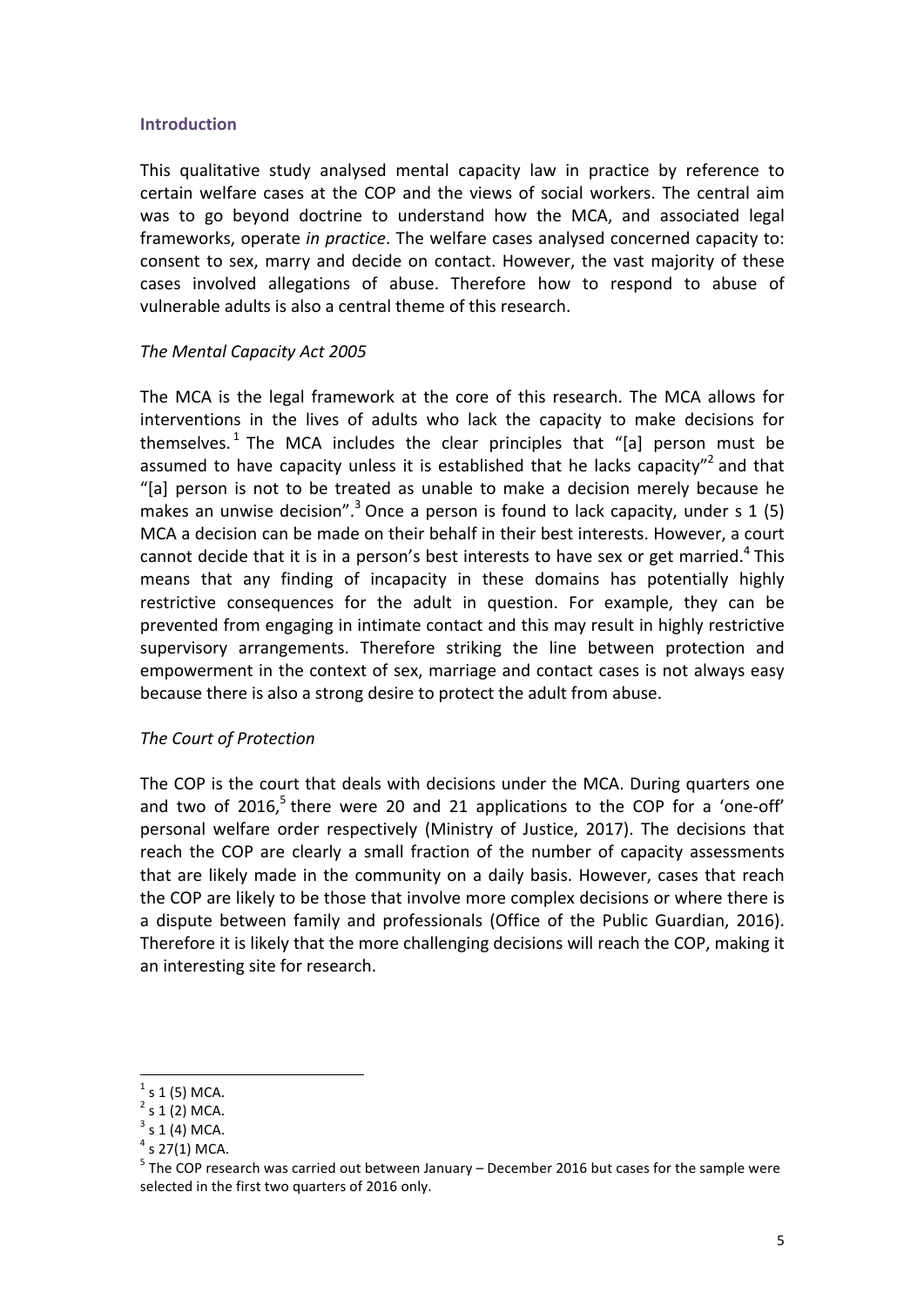There has also been very little empirical research undertaken at the COP.<sup>6</sup> It was only during this project that the COP adopted the transparency pilot which led to public hearings.<sup>7</sup> However, for this research the senior judiciary and Ministry of Justice granted access to court files and hearings, something that would not have been available to those attending under the transparency pilot.

# *Adult social work*

Adult social care also influences the context of this research. This is partly because interviews were carried out with social workers but also because the majority of the 20 COP case files reviewed involved local authorities  $(n=19)$ . Social care has historically been underfunded and difficult to access, in contrast to NHS services which, although have had their share of funding challenges, have been free at the point of need (Humphries, 2013, p. 3). Furthermore, levels of funding were facing downward pressures precisely at a time when demands for P's voice to be heard were beginning to increase. This background is an important part of this research because the practice of mental capacity law is inevitably influenced by the presence of funding constraints and restrictions on time, resources and training in adult social care. Therefore any solutions to the problems identified need to take into account the limited resources in this area.

# **Methodology**

This research involved observing COP cases, reviewing COP case files and interviewing social workers. 20 COP case files were reviewed, eight of which were also selected for in depth observation over 11 separate hearings. Eight in-depth interviews were also carried out with social workers. All were either currently practising or had previous experience of working with the MCA.

#### *Analysis*

The COP data was analysed using a case file review template, followed by thematic analysis and hand coding. The interview data was transcribed by the researcher, followed by repeated rounds of coding where the data was further dissected into themes. The two sources of data were compared to identify themes before being written up. This research report is based on a summary of the themes identified.

#### **Findings**

# *Finding 1: Mental capacity law is a tool for dealing with abuse*

Of the 20 COP case files reviewed, the vast majority involved allegations of some form of abuse ( $n=18$ ). This finding was strengthened by the fact that cases of abuse

 $6$  The main studies are Series et al., 2015a; Series et al., 2015b; Series, Fennell and Doughty, 2017a; Series et al., 2017b.

 $^7$  See Court of Protection Practice Direction – Transparency Pilot, which came into force on 29 January 2016.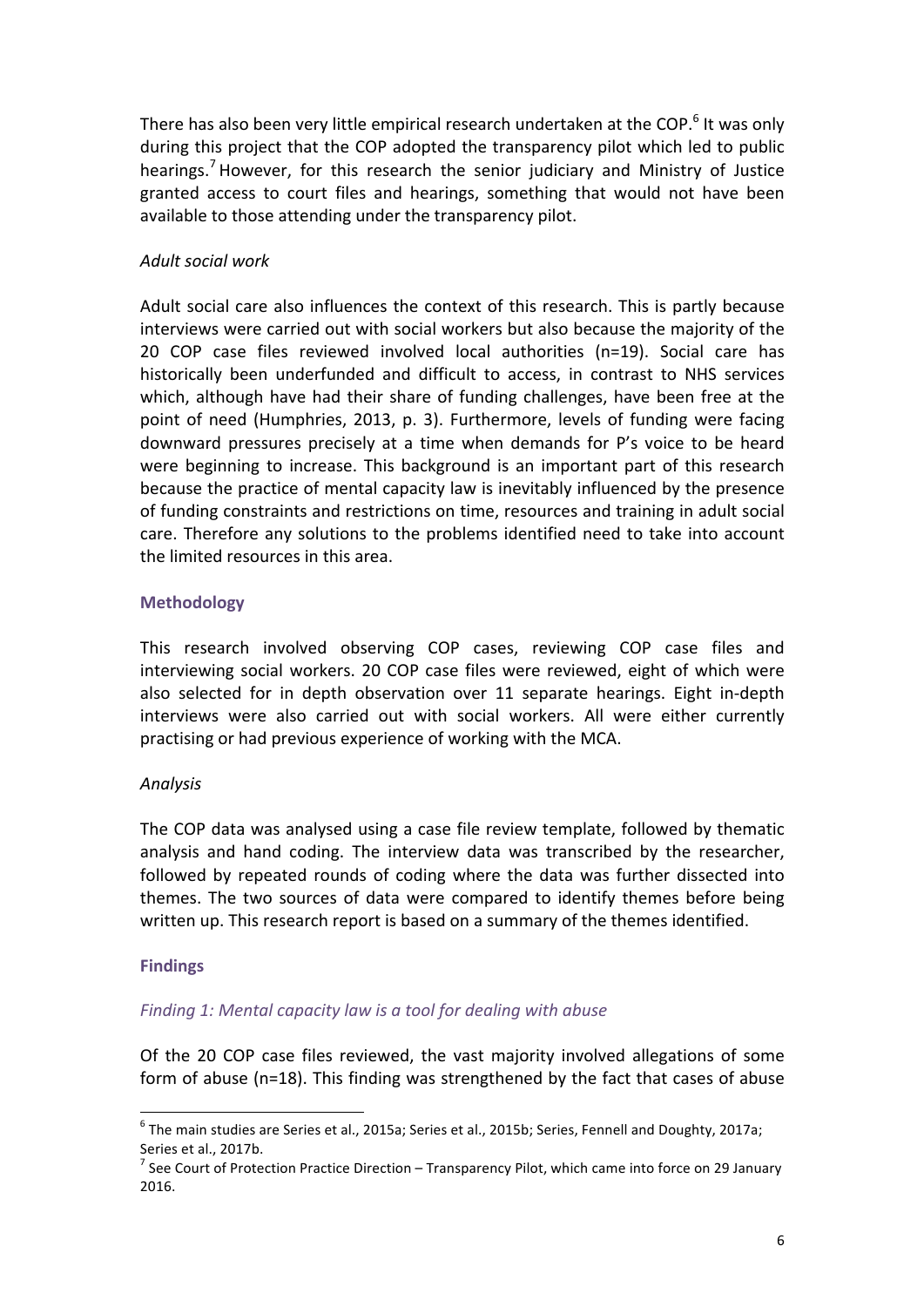were not specifically sought out when asking the COP to select case files for the project. Given the type of case that emerged from the data, this research questions whether the MCA is the legitimate jurisdiction for dealing with alleged abuse. Further research is required into the intersection between adult safeguarding and mental capacity to determine how the two intersect beyond sex/marriage/contact cases. However, these data suggest that the MCA may be used in cases of abuse because of problems with the safeguarding provisions of the Care Act 2014. For example, the Care Act does not compel local authorities to take action when abuse is identified, nor does it provide mechanisms guiding how they should respond to abuse. 

# *Finding 2: The meaning of vulnerability and the controlling interventions that result*

Where mental capacity law refers to 'vulnerable adults', this usually means adults who are seen to be vulnerable because of their age, disability or some other inherent feature, rather than adults who are vulnerable because of the situation they are in. Given that abuse cases dominated this research, the individuals in question should instead have been classified as vulnerable because they were in an abusive situation (Lindsey, 2016). In this context, victims were typically seen as inherently vulnerable to abuse because of their disability, rather than being viewed as vulnerable because of their abusive situation. This was apparent on analysing the types of cases that reached the COP and the language used by social workers, lawyers and judges.

These data further suggest that this understanding of vulnerability led to interventions which restricted and controlled victims of abuse, in contrast to the use of interventions which supported P to live a life free from abuse. An example of an intervention that restricts and controls is the use of the deprivation of liberty provisions to keep P in a secure location to protect her from abuse. In contrast a more supportive intervention would involve removing the abuser from  $P's$ environment, or placing restrictions on the abuser. One (atypical) example of a more supportive intervention identified from the study included the use of a civil injunction to prohibit the abuser's ability to contact the vulnerable adult, rather than authorising restriction of the vulnerable adult herself. Overall these data confirm that COP interventions that were controlling of P were more typical than interventions that supported P to deal with the abusive situation she was in.

# *Finding 3: The limited participation of vulnerable adults*

P's absence was the most striking theme that emerged from these data. For example, of the eight cases observed over 11 hearings, P was present on three occasions. Of the further case files reviewed, there was no evidence in the files that P attended any of the hearings, gave evidence or spoke to the judge informally. The reasons for P's absence appeared not to be the result of specific rules. In fact, in most cases there was no or very limited discussion of whether or not P should give evidence. Instead, the data suggest that it was assumed that P was unable to participate or give evidence in proceedings.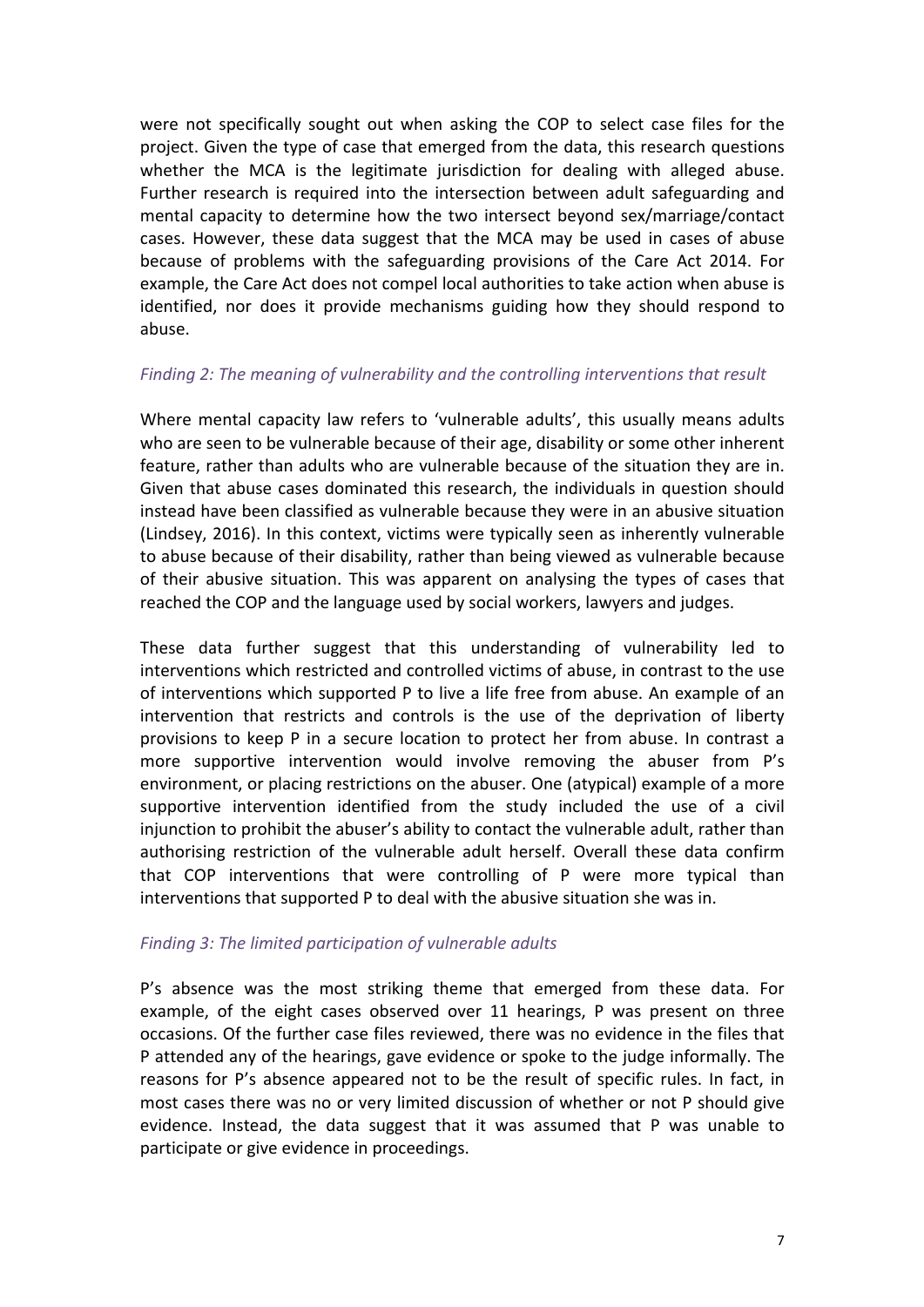# *Finding 4: The hierarchy of psychiatric and social work evidence*

Based on the data obtained, psychiatric evidence was given greater weight than evidence from social workers, even where they reached the same conclusion on capacity. This was despite the fact that the social work evidence was often based on more meetings with  $P$  and underpinned by an on-going professional relationship. The reason for this hierarchy appeared to be the result of psychiatric evidence having a more 'objective', technical knowledge claim. In contrast, social work evidence was viewed as more 'subjective', being based on their experiential knowledge of and relationship with P.

#### **Discussion**

This research has found that the MCA has become a tool for dealing with abuse in cases concerning capacity to: consent to sex, marry and decide on contact. These data suggest that this may partly be caused by a lacuna in the safeguarding provisions of the Care Act 2014 about how local authorities (and other public bodies) should respond to abuse. However, it is also the result of the flexibility and effectiveness of MCA interventions which allow for a range of responses including depriving a person of their liberty,  $8$  restricting their contact with others  $9$  and annulling marriages.  $10$  The safeguarding adults legal framework should be strengthened to limit the use of mental capacity law and examples of ways this could be achieved include providing local authorities with: (1) a power of entry to access the person vulnerable to abuse, and  $(2)$  a right to apply for a civil injunction against perpetrators of abuse. $^{11}$ 

A further important finding from this study is P's limited participation in proceedings contrasted with the participation of experts (particularly psychiatrists) and it is essential that P's participation is facilitated to ensure her voice is heard. Furthermore, less weight should be placed on the 'objective' evidence of outsiders who have limited knowledge about P. Instead, greater weight should be placed on the evidence of professionals such as social workers, or others, who have an established relationship with P as they are likely to better understand P's decisionmaking abilities, have more accurate evidence to convey to the court and have obtained that evidence through a relationship of trust with P.

 $^8$  In relation to those in a hospital or care home see Part 1 s 1 (2) MCA. In relation to a person who may be deprived of their liberty outside of a hospital or care home, but with sufficient degree of state involvement see s 16 (2)(a) MCA, power confirmed in *W Primary Care Trust v B* [2009] EWHC 1737.<br><sup>9</sup> *Derbyshire County Council v AC* [2014] EWCOP 38, *A Local Authority v TZ* (by his litigation friend, the

Official Solicitor) [2014] EWHC 973, *WBC* v *Z* and others [2016] EWCOP 4<br><sup>10</sup> *XCC* v AA [2012] EWHC 2183.<br><sup>11</sup> For further discussion see Burton (2009), Samuel (2012), Lindsey (2016), Department of Health (2017).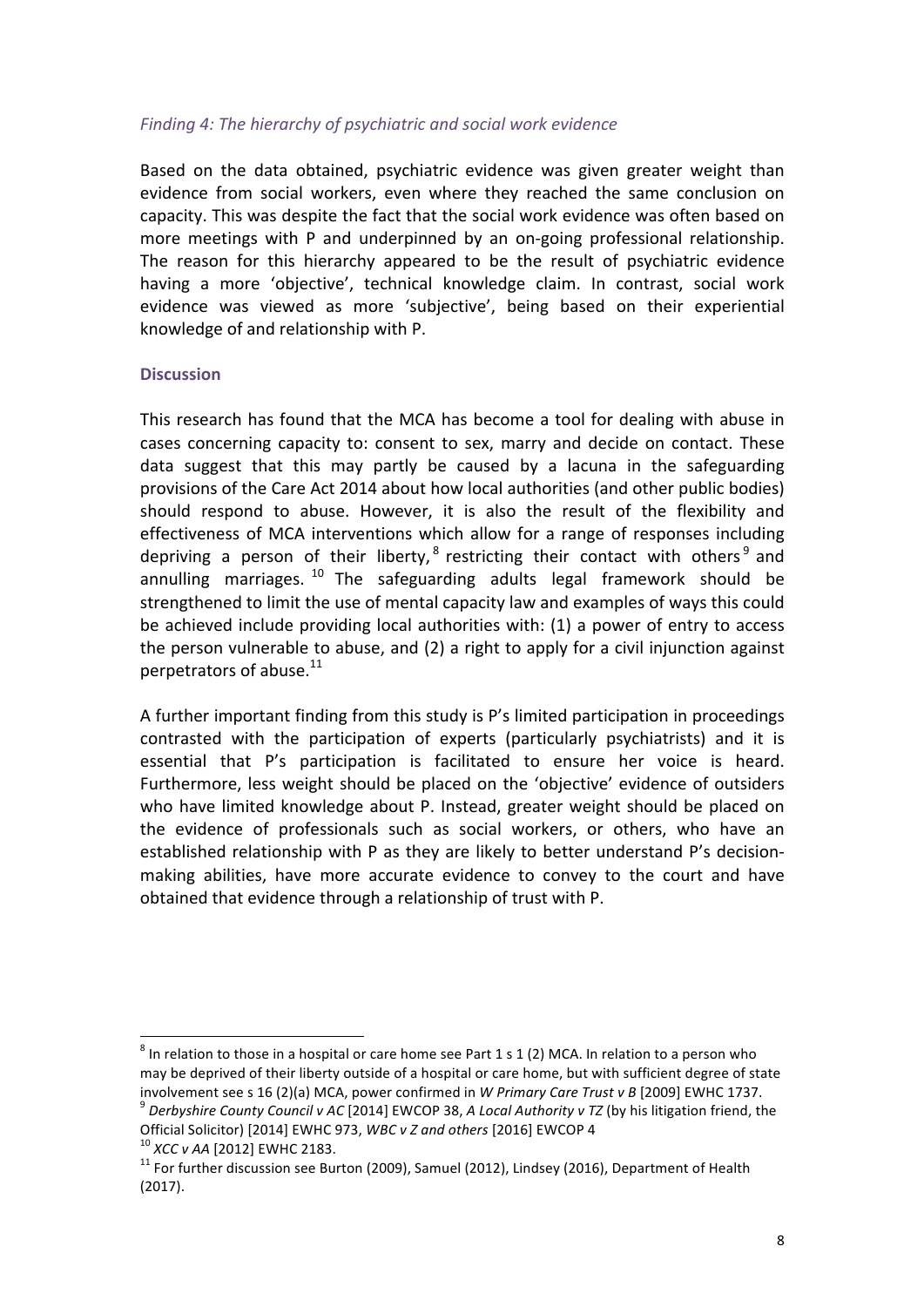**Key Recommendations:**

- **1.** The safeguarding adults legal framework should be strengthened to provide *local authorities with increased powers to intervene in cases where abuse is identified.*
- 2. Mental capacity law interventions, where used in cases of abuse, should *focus* on responding to the abuse rather than controlling the vulnerable *adult.* Remedies such as civil injunctions are suggested as examples of more *appropriate interventions.*<sup>12</sup>
- *3. There should be a change to the COP rules to include a rebuttable presumption that P should give evidence in COP proceedings. This is to ensure that specific evidence of incapacity is obtained where it is believed that* P should not give evidence, rather than incapacity being presumed as *currently appears to happen. The manner in which P could aive evidence would* vary and might include through a witness statement, oral evidence or through the use of special measures such as live link.
- *4. Decisions about P's capacity should be based on capacity assessments undertaken by a person who has an established relationship with P. This is in* contrast to the COP instructing capacity assessments to be carried out *following a single assessment by an 'objective' outsider. There should also* be further consideration of expanding the role of the IMCA in this regard, *for* example by involving them at an earlier stage<sup>13</sup> such as when COP *proceedings are issued, albeit the cost implications would require further consideration.*

#### **Conclusion**

This study has contributed to the debate around the interaction between mental capacity law and adult safeguarding. Whilst the MCA has very broad application, it is perhaps most difficult to apply in cases where an adult with borderline capacity makes a seemingly 'unwise' decision to remain in an abusive relationship. Given the weaknesses with the Care Act 2014 it appears that the MCA is being used as a mechanism of dealing with abuse against vulnerable adults. However, this study raises concerns about the types of interventions that are used as well as the failure to empower P or value her knowledge and experience.

<sup>&</sup>lt;sup>12</sup> Ibid.<br><sup>13</sup> Those are decisions for serious medical treatment by an NHS body, provision of accommodation by an NHS body, provision of accommodation by a local authority or where the person is subject to Schedule A1, see s 35-41 MCA and Mental Capacity Act 2005 (Independent Mental Capacity Advocates) (General) Regulations 2006/1832.